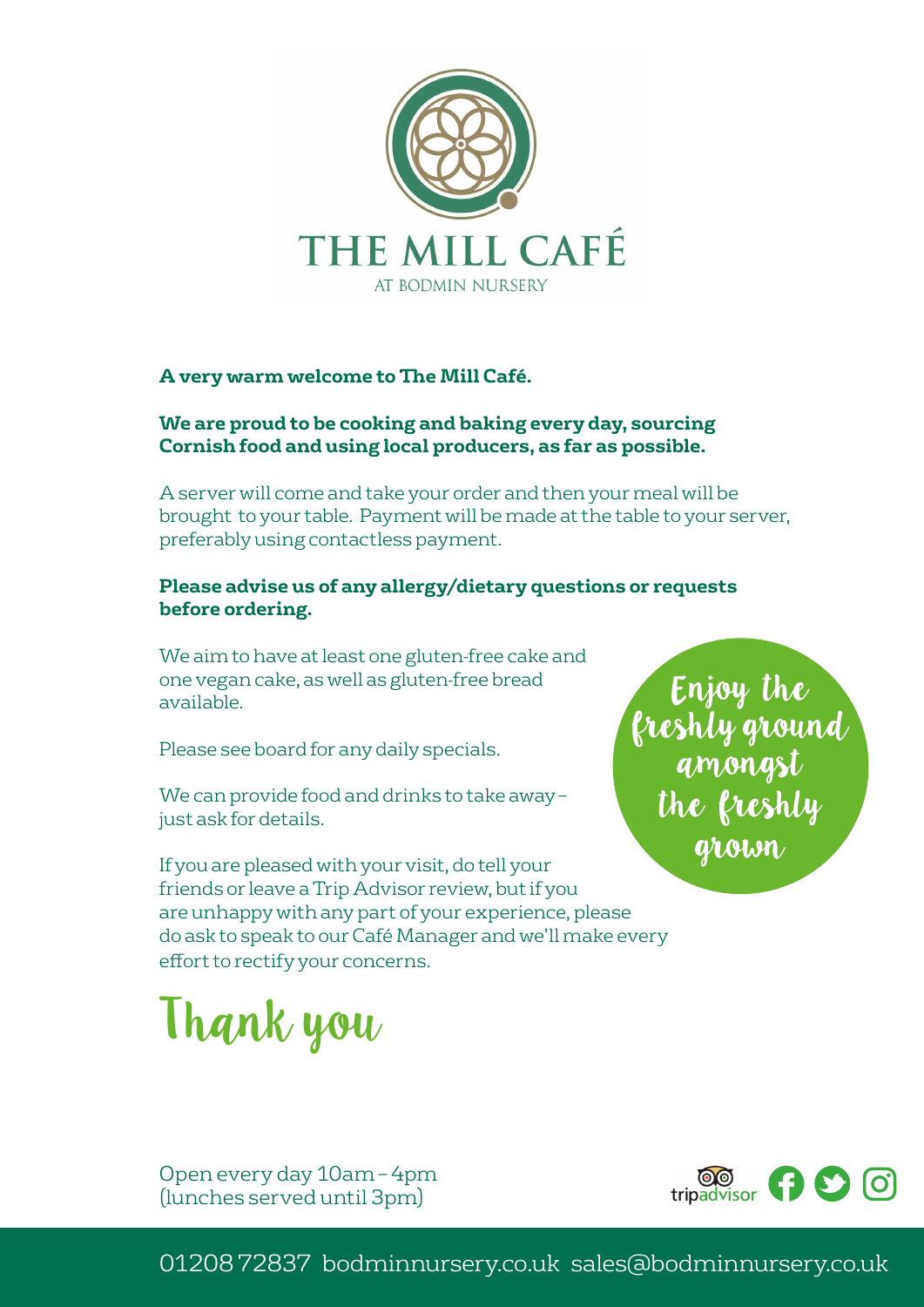

## **Morning Menu**(available until 11.30am)

| <b>Two slices of Toast</b> (Baker Tom bread) with butter and marmalade £3.25                                       |       |
|--------------------------------------------------------------------------------------------------------------------|-------|
| <b>Bacon Roll</b> 3 rashers of Kittow's bacon in a Baker Tom roll                                                  | £4.75 |
| <b>Fried Egg Roll</b> 2 free-range Rosedown fried eggs in a<br>Baker Tom roll (v)                                  | £4.00 |
| <b>Bacon &amp; Egg Roll</b> 2 rashers of Kittow's bacon and a free-range<br>Rosedown fried egg in a Baker Tom Roll | £5.75 |

# **Pastry & Cakes**

| Baker Tom Pain au chocolat/Pain aux raisin/Croissant                               | £2.95 |
|------------------------------------------------------------------------------------|-------|
| <b>Baker Tom Croissant</b> with 2 Trewithen butter pats and jam                    | £3.25 |
| <b>Toasted Tea-cake</b> with 2 Trewithen butter pats                               | £3.25 |
| <b>Slice of home-made cake</b> (gluten-free and vegan also available) <b>£3.25</b> |       |

# **Scones (v)**

| <b>Plain scone</b> with 2 Trewithen butter pats                                                                  | £3.00  |
|------------------------------------------------------------------------------------------------------------------|--------|
| <b>Fruit scone</b> with 2 Trewithen butter pats                                                                  | £3.25  |
| <b>Cheese scone</b> with 2 Trewithen butter pats                                                                 | £3.70  |
| Choice of plain or fruit scone with Boddington's Cornish £3.50/£3.75<br>strawberry jam and Trewithen butter      |        |
| Choice of plain or fruit scone with Boddington's Cornish £3.80/£4.00<br>strawberry jam and Rodda's clotted cream |        |
| Two home-made plain scones with Boddington's Cornish<br>strawberry jam and Rodda's clotted cream                 | £6.75  |
| <b>As above</b> but 1 sweet and 1 fruit scone                                                                    | f.6.85 |

**Gluten-free cake & bread available. Please enquire about our Vegan options**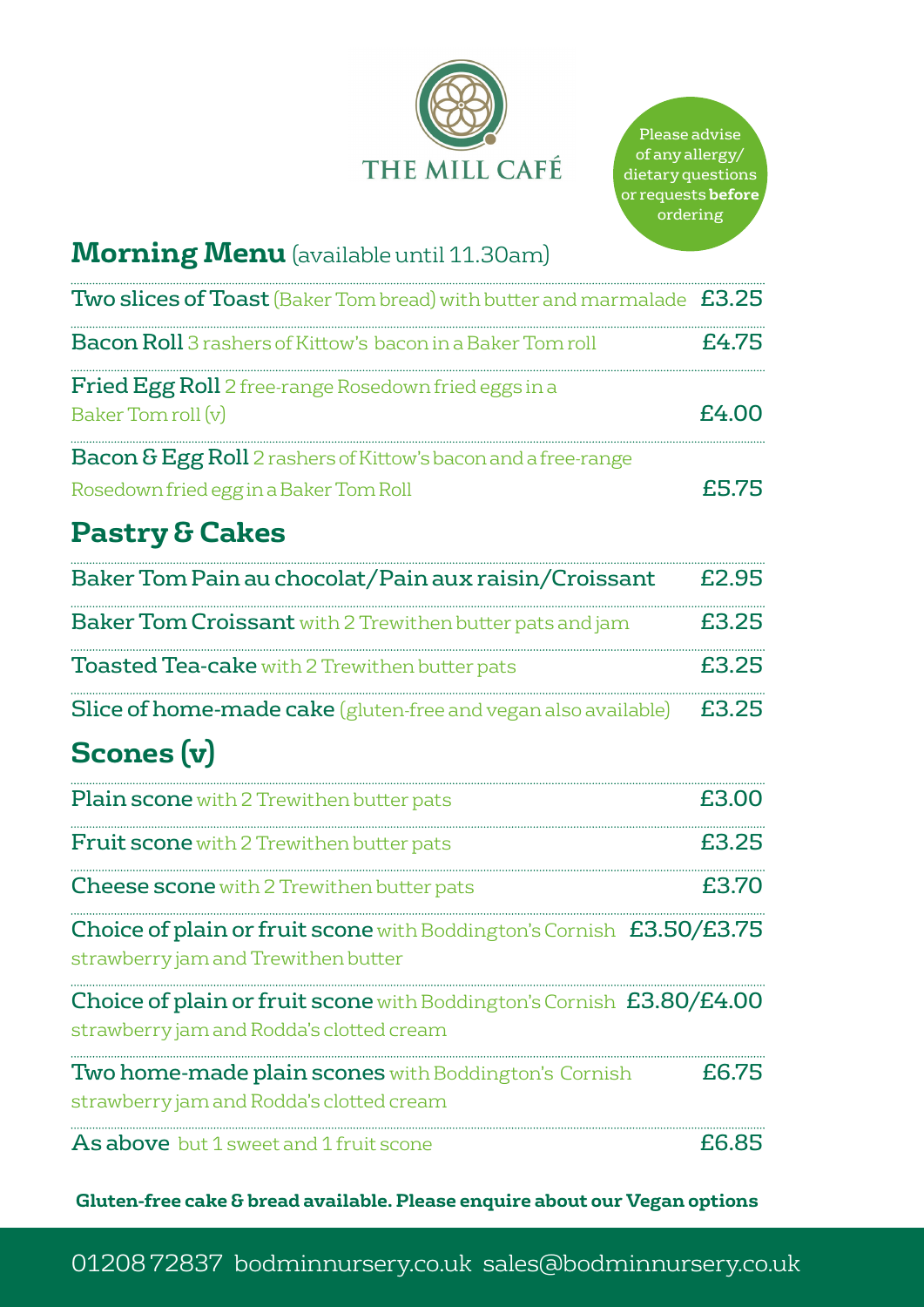



## **Brunch** (served until midday)

| Crushed avocado on Baker Tom toast with 2 poached<br>eggs & tomato, chili & lime coriander salsa $(v)$<br>Swap egg for grilled tomato (ve) | £9.50 |
|--------------------------------------------------------------------------------------------------------------------------------------------|-------|
| Smoked salmon on Baker Tom toast with cream cheese,<br>topped with a fried egg, hollandaise sauce & fresh dill                             | £9.95 |
| <b>Eggs Benedict</b><br>Toasted muffin with Kittow's bacon, topped with 2 poached eggs &<br>hollandaise sauce                              | £9.50 |
| Grilled tomatoes on Baker Tom toast with scrambled<br>eggs, topped with Davidstow cheese (v)                                               | £8.95 |

**Gluten-free cake & bread available. Please enquire about our Vegan options**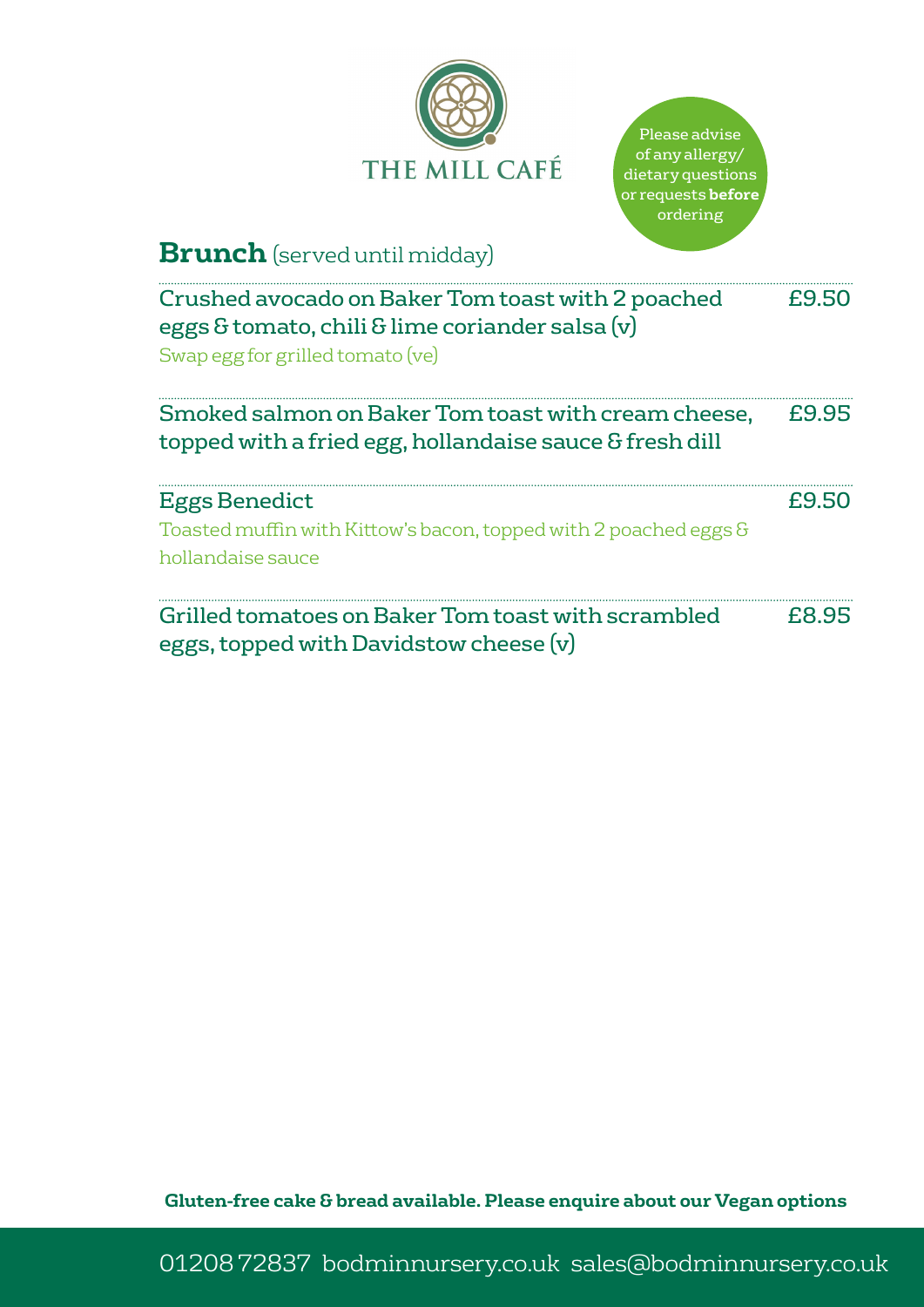

Please advise of any allergy/ dietary questions or requests **before** ordering

# **Lunches** (served all day until 3pm)

| <b>Sandwiches</b>                                                                                                                                                                                                                                                                                             | £8.75                               |
|---------------------------------------------------------------------------------------------------------------------------------------------------------------------------------------------------------------------------------------------------------------------------------------------------------------|-------------------------------------|
| Baker Tom bread plus dressed side salad, crisps and coleslaw<br>$\bullet$ Brie and cranberry $(v)$<br>• Home-roasted ham and Davidstow Cheddar cheese<br>• Roasted vegetables and Davidstow Cheddar cheese (v)<br><b>• Tuna and mayonnaise</b><br>$\bullet$ Egg mayo $(v)$<br>• Davidstow Cheese & tomato (v) | Add any<br>extra filling<br>for 75p |
| Available with crisps only                                                                                                                                                                                                                                                                                    | £6.25                               |
| Paninis & Toasties All as above, but toasted<br>Available with crisps only                                                                                                                                                                                                                                    | £8.95<br>£6.50                      |
| Soup of the Day (v)<br>Always home-made, served with a choice of Baker Tom roll and<br>Trewithen butter - please see Specials Board                                                                                                                                                                           | £6.75                               |
| <b>Quiche of the Day</b><br>Home-made quiche served warm with dressed salad and coleslaw<br>$\bullet$ Bacon<br>$\bullet$ Vegetable $(v)$<br>Available on its own                                                                                                                                              | £8.75<br>£8.50<br>£5.50 / £5.25     |
| <b>Hommity Pie</b><br>A home-made favourite! A pastry base topped with a potato,<br>onion & cheese filling served with a dressed salad and coleslaw (v)<br>Available on its own                                                                                                                               | £9.75<br>£6.50                      |
| <b>Jacket Potatoes</b><br>Served with a dressed side salad and coleslaw. Fillings same<br>as Sandwiches (above), plus Cheese & Baked Beans                                                                                                                                                                    | £9.50                               |

**Gluten-free cake & bread available. Please enquire about our Vegan options**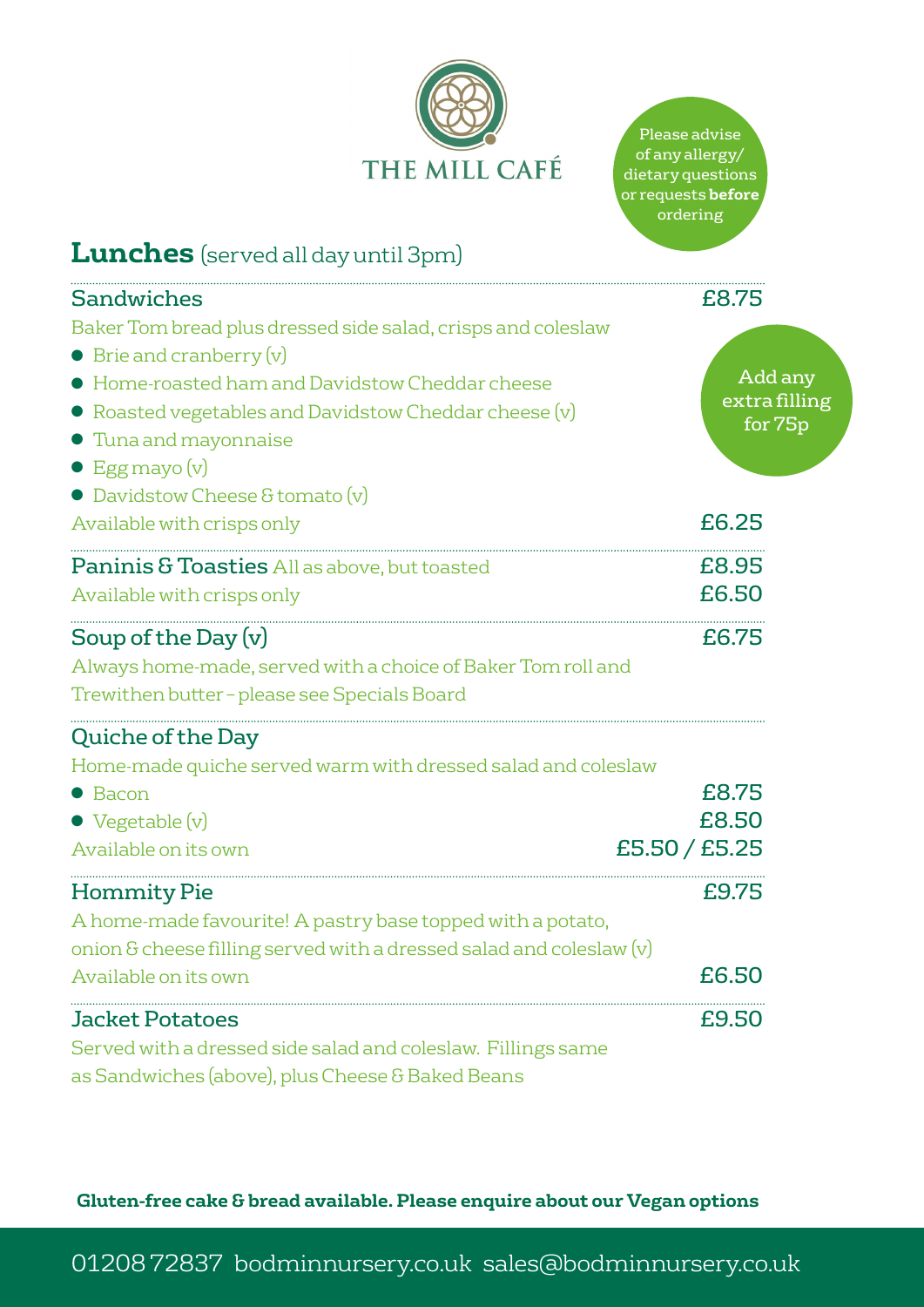

| <b>Filled Baker Tom croissant</b>                                        | £8.75  |
|--------------------------------------------------------------------------|--------|
| Served warm with a dressed salad & coleslaw                              |        |
| • Ham and Davidstow Cheddar cheese                                       |        |
| $\bullet$ Davidstow Cheddar cheese and tomato $(v)$                      |        |
| $\bullet$ Roasted vegetables and cheese $(v)$                            |        |
| Helluva Pasty                                                            |        |
| A medium steak pasty served with a dressed side salad and coleslaw       | £9.50  |
| Available on its own                                                     | £5.75  |
|                                                                          |        |
| <b>Ploughman's Lunch</b>                                                 |        |
| <b>Cheese Ploughman's</b>                                                | £10.25 |
| Brie and Davidstow Cheddar cheese served with a dressed salad.           |        |
| coleslaw, pickled onion, chutney, apple, grapes and a Baker Tom roll (v) |        |

| Ham Ploughman's                                                  | £11.00 |
|------------------------------------------------------------------|--------|
| Home-roasted ham served with a dressed salad, coleslaw,          |        |
| pickled onion, chutney, apple, grapes and a Baker Tom roll       |        |
| <b>Mixed Ploughman's</b>                                         | £11.75 |
| Home-roasted ham, brie and Davidstow Cheddar cheese served with  |        |
| a dressed salad, coleslaw, pickled onion, chutney, apple, grapes |        |
| and a Baker Tom Roll                                             |        |
| <b>Cheese Scone Plate</b>                                        | £9.50  |
|                                                                  |        |

A savoury scone served with 2 Trewithen butter pats, salad, pickle, Davidstow Cheddar cheese and coleslaw (v)

**Gluten-free cake & bread available. Please enquire about our Vegan options**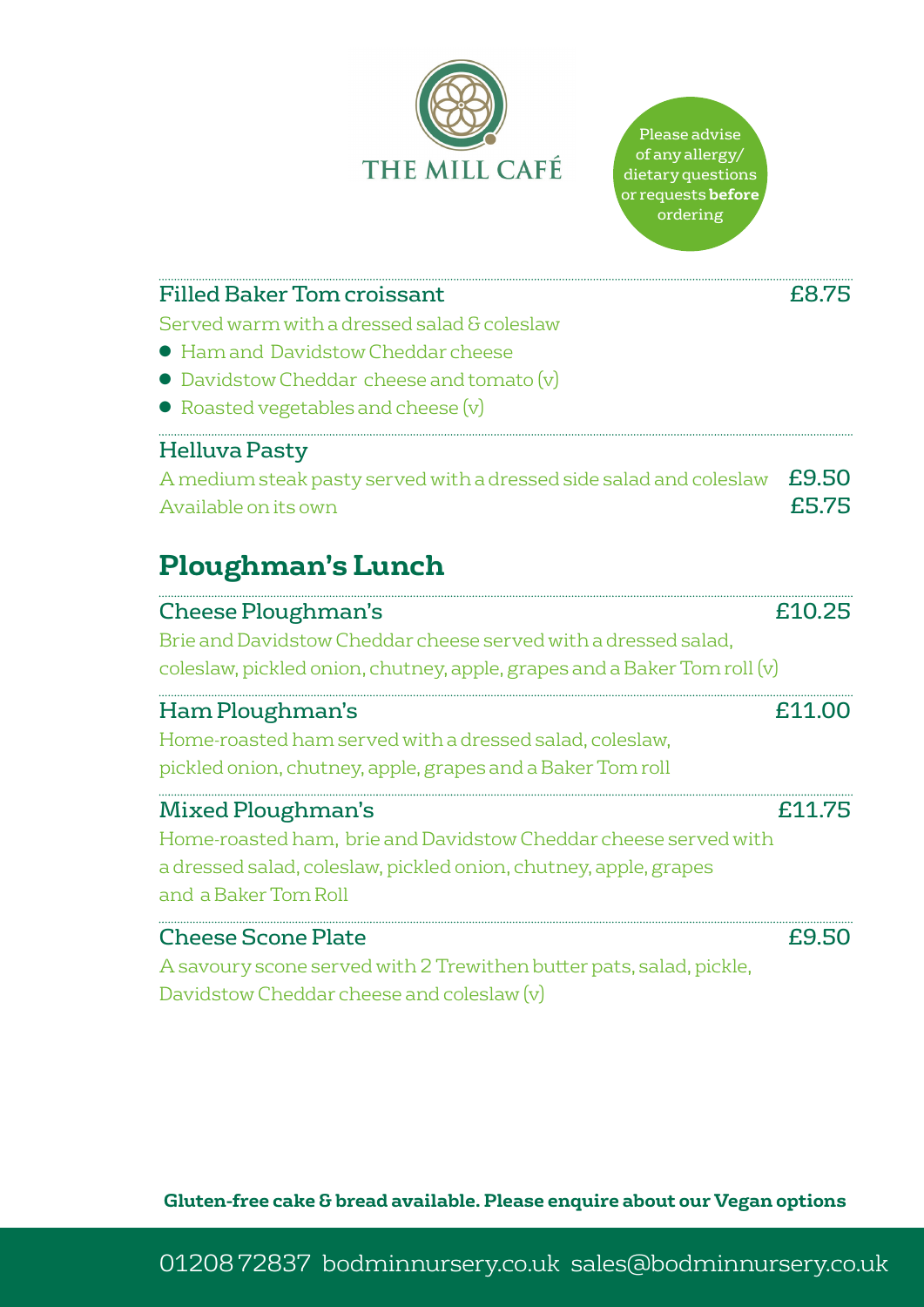



#### **Speciality Teas:** +25p

Earl Grey, Green Tea, Red Berry, Lemongrass & Ginger, Mint, Rooibos

# **Hot Drinks**

| <b>Cappuccino</b> Smooth espresso and velvety frothed milk                            | Small £2.95<br>Regular £3.30 |
|---------------------------------------------------------------------------------------|------------------------------|
| Latte Italian milky coffee with a dash of foam                                        | Small £2.95<br>Regular £3.30 |
| <b>Americano</b> Smooth aromatic black coffee served solo<br>or with hot or cold milk | Small £2.75<br>Regular £3.00 |
| Flat White A short double shot of rich espresso served<br>with velvety-smooth milk    | Small £2.95                  |
| <b>Espresso</b> Traditional short black coffee                                        | £2.00                        |
| <b>Doppio Espresso</b> A double shot                                                  | £2.50                        |
| <b>Caffe Mocha</b> Rich chocolate, steamed milk and espresso                          | £3.95                        |
| Macchiato Espresso topped with dash of milk foam                                      | £2.75                        |
| Decaffeinated available for all of the above                                          |                              |
| Alternative milks or cream available                                                  | Extra 15p                    |
| Hot Chocolate English-style, milky<br>with cream and marshmallows                     | Regular £3.25<br>£4.25       |
| Italian-style, thick and rich                                                         | Small £3.00                  |
| <b>Shot of syrup</b> please see our selection                                         | Extra 65p                    |
| Pot of Tea for one Standard or speciality (see above, extra 25p)                      | £2.75                        |
| <b>Pot of Tea for two</b> Standard or speciality (see above, extra 25p)               | £3.25                        |

**We are proud to use Rodda's milk for all our hot drinks**